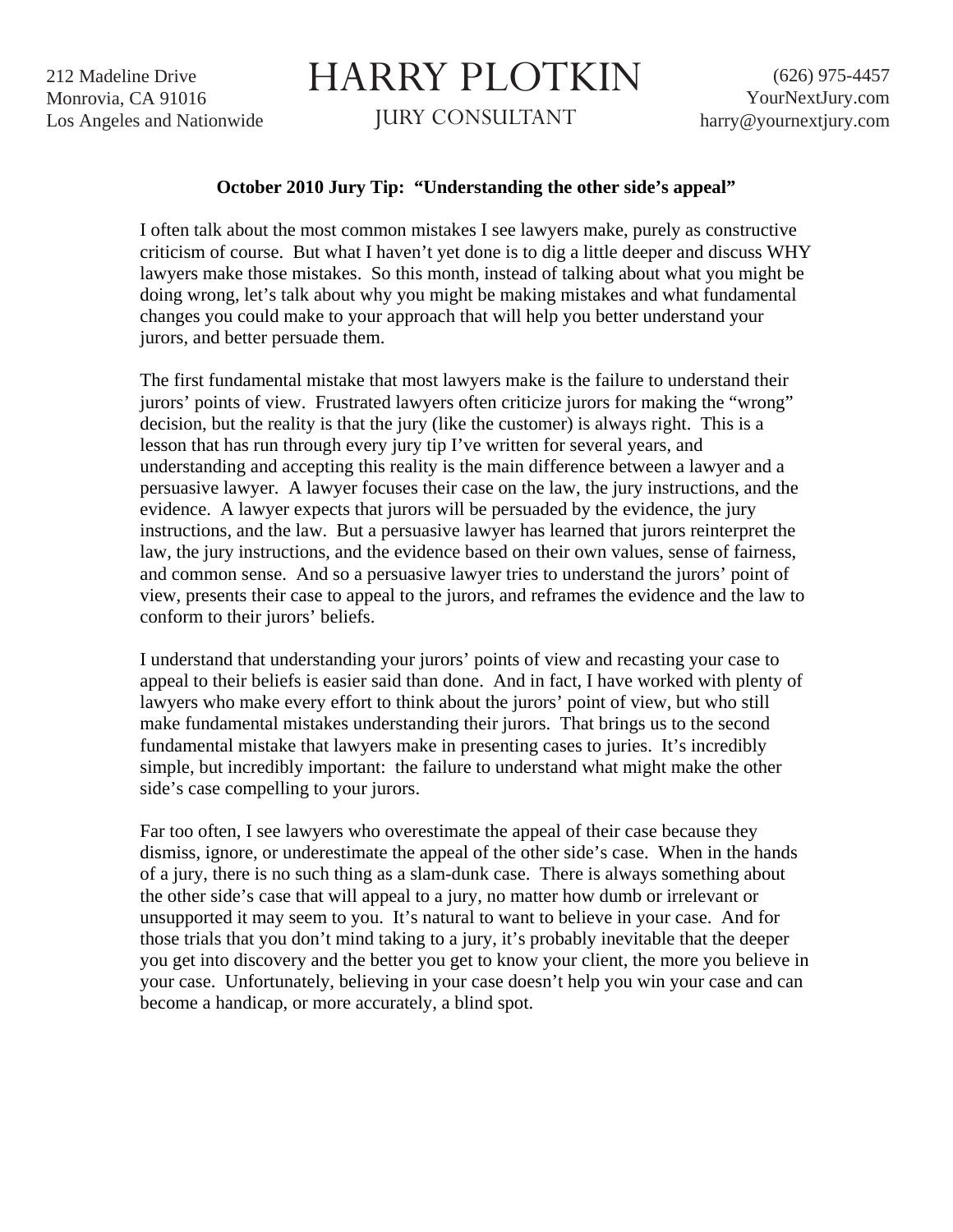Your case is NOT perfect, and jurors will have strong concerns. The other side probably believes in their case as much as you believe in yours. That's why it's going to trial. Surprisingly, many lawyers don't spend time considering the other side's strengths. Even worse, most lawyers seriously underestimate the other side's case and don't spend any time UNDERSTANDING why the other side's case might appeal to jurors. Believe it or not, I've seen good lawyers refuse to rebut persuasive arguments from the other side simply because they thought the arguments weren't worth addressing. But when those arguments are persuasive, and you've underestimated their appeal, the jurors react negatively.

Believe me when I say that focusing exclusively on your strong points while ignoring the other side's points can be incredibly dangerous. Time after time, I've seen real and mock jurors believe that you're conceding any arguments that you don't rebut or address. And when you address the other sides' arguments dismissively, the jurors start to believe that you're out of touch and unreasonable—and they may be right. Failing to show the jurors that you have considered both sides of the argument leaves the impression that you haven't been as fair and objective as jurors expect, and you'll lose credibility quickly.

I've seen jurors in intellectual property trials lose faith in defense lawyers who spent all their time focusing on the differences between the competing products, but no time on any of the similarities that the plaintiff's lawyer focused on during opening. I've seen jurors in employment trials wonder if the plaintiff's lawyer was in touch with reality when the lawyer focused exclusively on the evidence supporting retaliation or discrimination but completely ignored the plaintiff's questionable job performance. I've seen criminal jurors refuse to believe defense lawyers who immediately and aggressively criticize the prosecution for charging the defendant, without addressing the reality that the prosecution (and the jurors) believe that the defendant probably deserved to be a suspect, and might have deserved to be investigated and arrested in the first place.

I know it sounds simple, but you cannot properly try your case to a jury without stepping into the other side's shoes, imagining what you would feel confident arguing if you were the other side, and thinking about how those arguments might appeal to your jurors. Get to know what the jurors are inclined to believe, even if it's not as supported by the evidence and the law as you think.

Whenever I help lawyers prepare for trial by testing our case in front of mock jurors, I stress the importance of losing the mock trial, at least with some jurors. Winning a mock trial is virtually worthless. The only lesson learned is that you don't need to strike anyone in jury selection and that the case is perfect as-is. It's more likely that a unanimous verdict in a mock trial is a false positive, created by presenting our case too strongly and the opposing side too weakly. It's far more helpful to present our case too weakly, the other side too strongly, and to learn from the failures. Losing a mock trial is the only way to see which jurors jump ship the quickest, what they find concerning or hard to believe or even hate about your case, and why they feel that way.